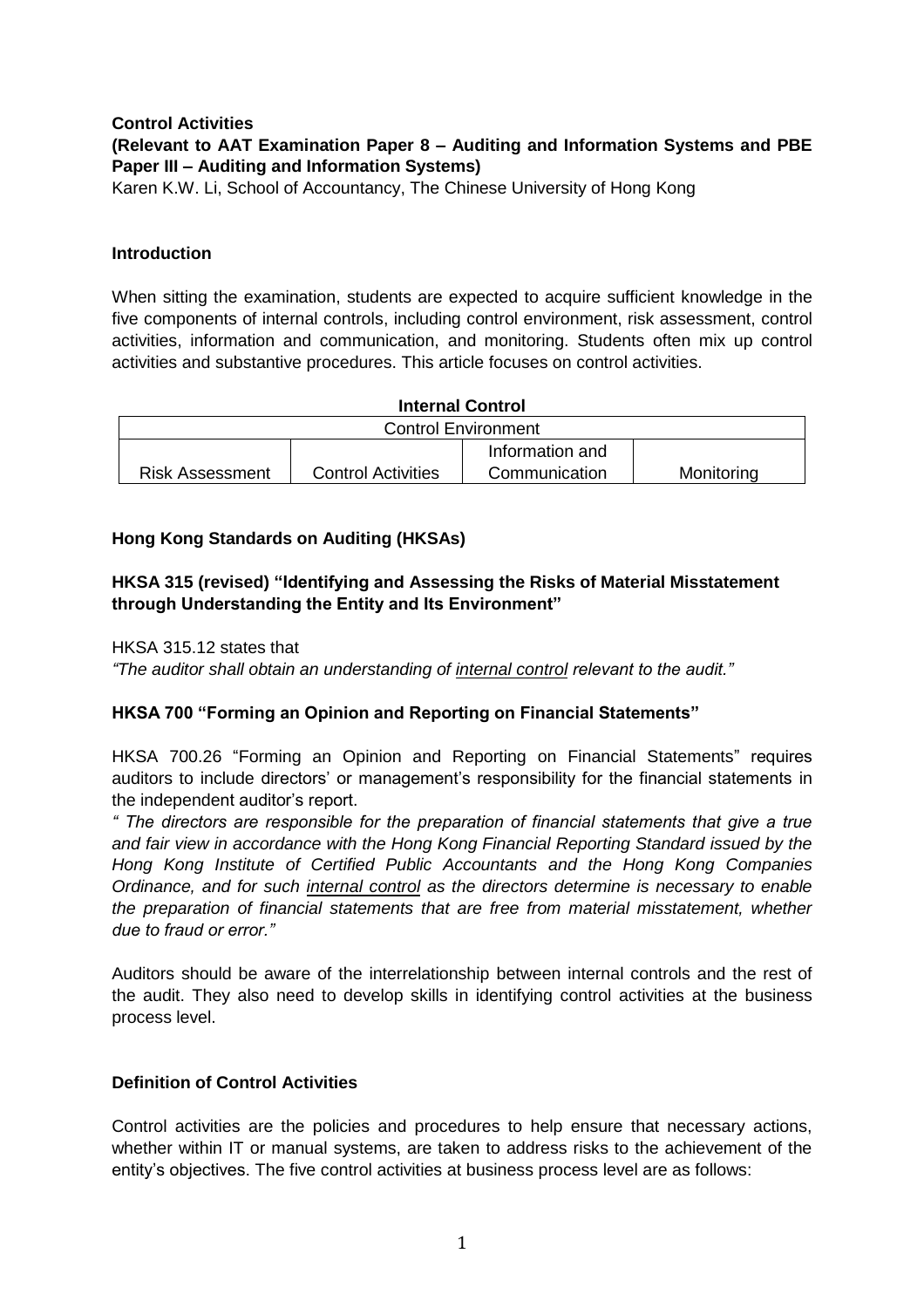- 1. Independent checks or reviews on performance (Performance reviews)
- 2. Physical controls
- 3. Segregation of duties
- 4. Proper authorization of transactions
- 5. Adequate documents and records (Information processing)

# **The Five Control Activities**

**1. Independent checks or reviews on performance (Performance reviews)**

The need for independent checks arises because internal controls tend to change over time unless there is a mechanism for frequent review. Employees sometimes may forget or intentionally fail to follow procedures, or they may simply be careless. Thus, the work of an employee should be independently verified by another member of personnel.

For example, the senior salesperson prepares the daily sales report at the end of each day. Then, the sales department supervisor checks the accuracy and completeness of the daily sales report by comparing the report to copies of sales invoices for the same day.

Often management carries out reviews on overall performance.

For example, the general manager compares the monthly sales result to budget and prior period performance. When necessary, analysis will be conducted to find out reasons behind any variances.

### **2. Physical controls**

Use of physical precautions is the most effective measure to safeguard assets and records.

For examples:

- Storing inventory in a locked storeroom under the control of a team of competent security guards to guard against theft
- Carrying out periodic checks and counting fixed assets
- Putting important documents away in fire-proof cabinets
- Allowing only authorized personnel to have access to the accounting programs and data files
- Doing regular backups of electronic data and records and storing the backup disks and drives in some other safe locations

### **3. Segregation of duties**

Basically, custody of assets, authorization of transactions and recording-keeping responsibility should be implemented and executed by different personnel.

#### **Custody of assets** should be separated from **accounting** to prevent embezzlement.

For example, when there is no such control, a cashier receives cash from customers and also performs the data entry. The cashier can pocket the cash received and adjust a customer's account by recording a false credit to the account.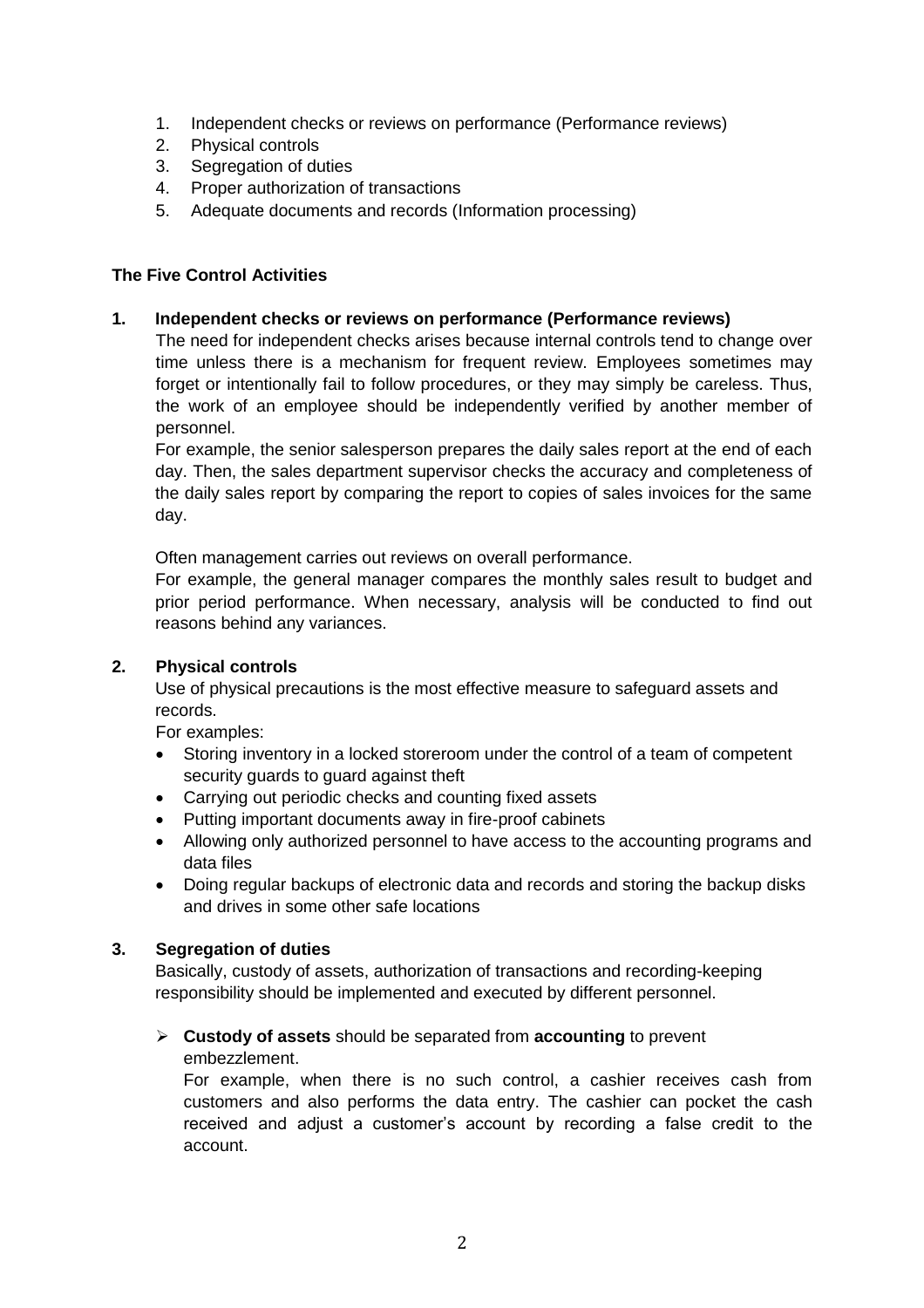**Authorization of transactions** should be separated from **custody of related assets** to prevent embezzlement.

For example, when there is no such control, the administration department supervisor can endorse a payment of an invoice and also sign a cheque to make the payment. This supervisor may open a dummy business that sends out a fake invoice to his or her employer company. He or she endorses payment of the fake invoice, signs a payment cheque, and eventually pockets the money as the owner of the fake business.

 Operational responsibilities should be separated from recording-keeping responsibility to ensure unbiased information. For example, when there is no such control, the sales department, not the

accounting department, prepares sales reports. The sales department may choose to include the next period's sales in the current period so that their performance can be just above the benchmark to get a bonus.

 $\triangleright$  IT duties should be separated from user departments to ensure reliable information.

For example, when there is no such control, users of IT may manipulate the information processing and management for their own benefit. Sales personnel may go into the system and lift the credit limit for an unqualified customer. When the sales order is entered, the system compares the order with this customer's credit limit, authorizes the sales, and posts the approved sales in sales journals. The company bears a greater risk that this customer may not be able to settle the outstanding amount in full.

### 4. **Authorization**

There are two types of proper authorization of transactions: general authorization and specific authorization.

### **General Authorization:**

Management establishes policies and subordinates are instructed to follow these general guidelines across the board.

For example, an entity sets a monthly credit limit of \$10,000 for all customers. Then, its salespersons will allow customers to purchase on account up to the limit on a monthly basis. They do not need to ask for permission on every credit sales transaction. To be efficient, the computer system can be programmed with this credit limit. Once the sales order is entered, it will be approved.

### **Specific Authorization:**

Management establishes policies and subordinates are instructed to implement these specific guidelines on a case-by-case basis.

For example, an entity requires specific authorization on credit sales over the predetermined credit limit. Then, its salespersons will need to seek management's approval on credit sales transactions over \$10,000, or when a customer's outstanding balance exceeds \$10,000.

### **5. Adequate documents and records (Information process)**

Effective and user-friendly documents, whether within IT or manual systems, should be